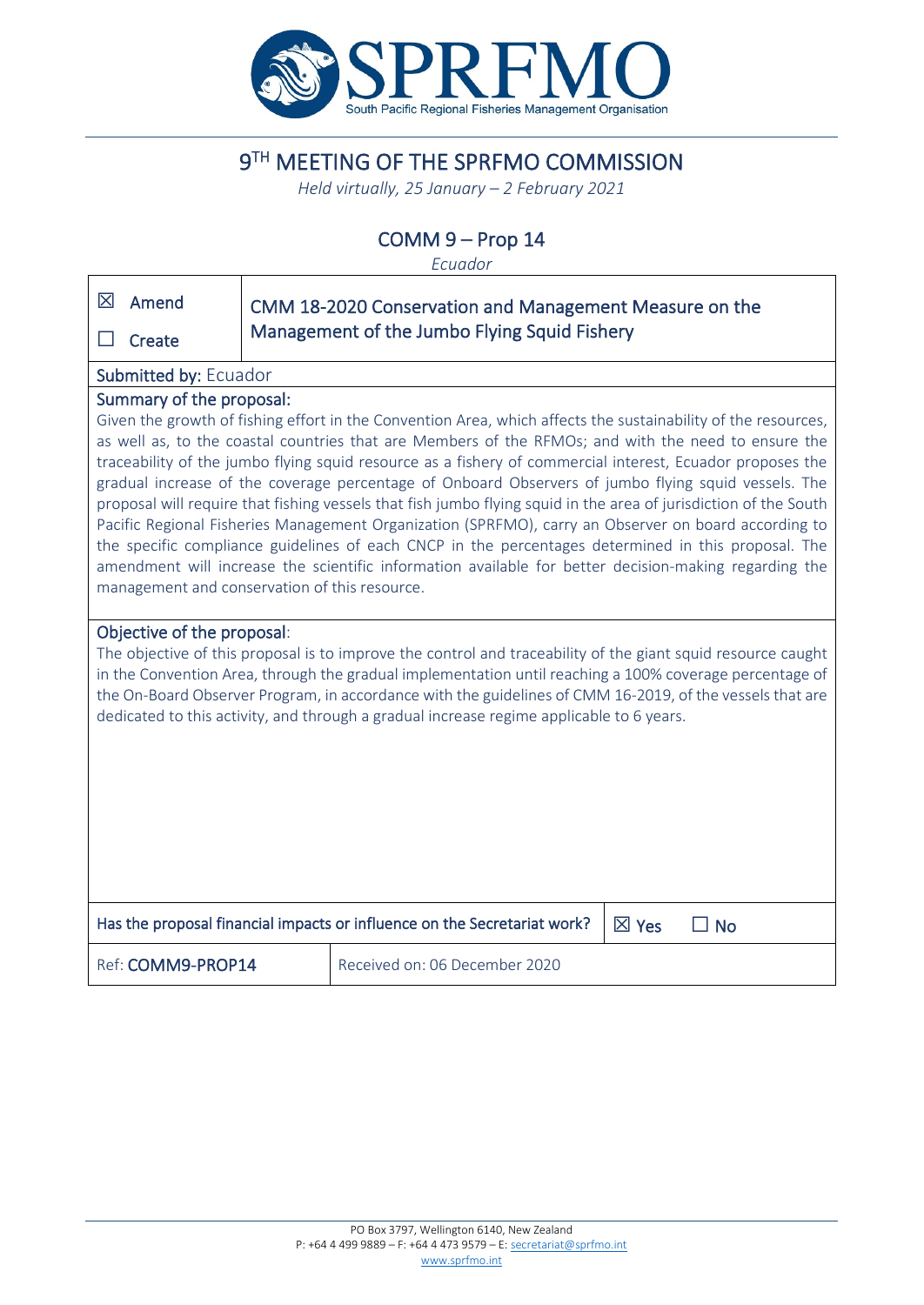

# CMM 18-2021[1](#page-1-0)

# Conservation and Management Measure on the Management of the Jumbo Flying Squid Fishery

*(Supersedes CMM 18-2020)*

#### The Commission of the South Pacific Regional Fisheries Management Organisation;

*NOTING* that there has been a substantial increase in catches of and fishing effort for jumbo flying squid in the Convention Area since 1990;

*CONCERNED* that there is uncertainty concerning the stock status and exploitation rate of jumbo flying squid;

*TAKING INTO ACCOUNT* the discussions at the 2<sup>nd</sup> Squid Workshop on 5-6 October 2019 and the 7<sup>th</sup> meeting of the Scientific Committee from 7 to 12 October 2019;

*BEARING IN MIND* the commitment to apply the precautionary approach and take decisions based on the best scientific and technical information available as set out in Article 3 of the Convention;

*RECOGNISING* that a primary function of the Commission is to adopt Conservation and Management Measures (CMMs) to achieve the objective of the Convention, including, as appropriate, CMMs for particular fish stocks;

*AFFIRMING* its commitment to ensure the long-term conservation and sustainable management of jumbo flying squid stocks in accordance with the objective of the Convention;

*RECOGNISING* the need for effective monitoring and control and surveillance of fishing for jumbo flying squid in the implementation of this measure pending the establishment of monitoring, control and surveillance measures pursuant to Article 27 of the Convention;

*RECALLING* Articles 20(3) and 20(4) of the Convention;

*FURTHER RECALLING* the need set out in Article 4 of the Convention to ensure compatibility of CMMs established for the high seas and those adopted for areas under national jurisdiction, and the duty of Contracting Parties to cooperate to this end;

*RECALLING* also Article 21(1) of the Convention;

*ADOPTS* the following CMM in accordance with Articles 8 and 21 of the Convention:

#### General Provisions

- 1. This CMM applies to all vessels flagged to Members and Cooperating Non-Contracting Parties (CNCPs) engaged in or intending to engage in fishing for jumbo flying squid (*Dosidicus gigas*) in the Convention Area.
- 2. Only fishing vessels duly authorised pursuant to Article 25 of the Convention and in accordance with CMM 05-2019 (Record of Vessels) that are flagged to Members and CNCPs shall participate in the fishery for jumbo flying squid in the Convention Area.

<span id="page-1-0"></span><sup>1</sup> [CMM 12-2021 supersedes 12-2020]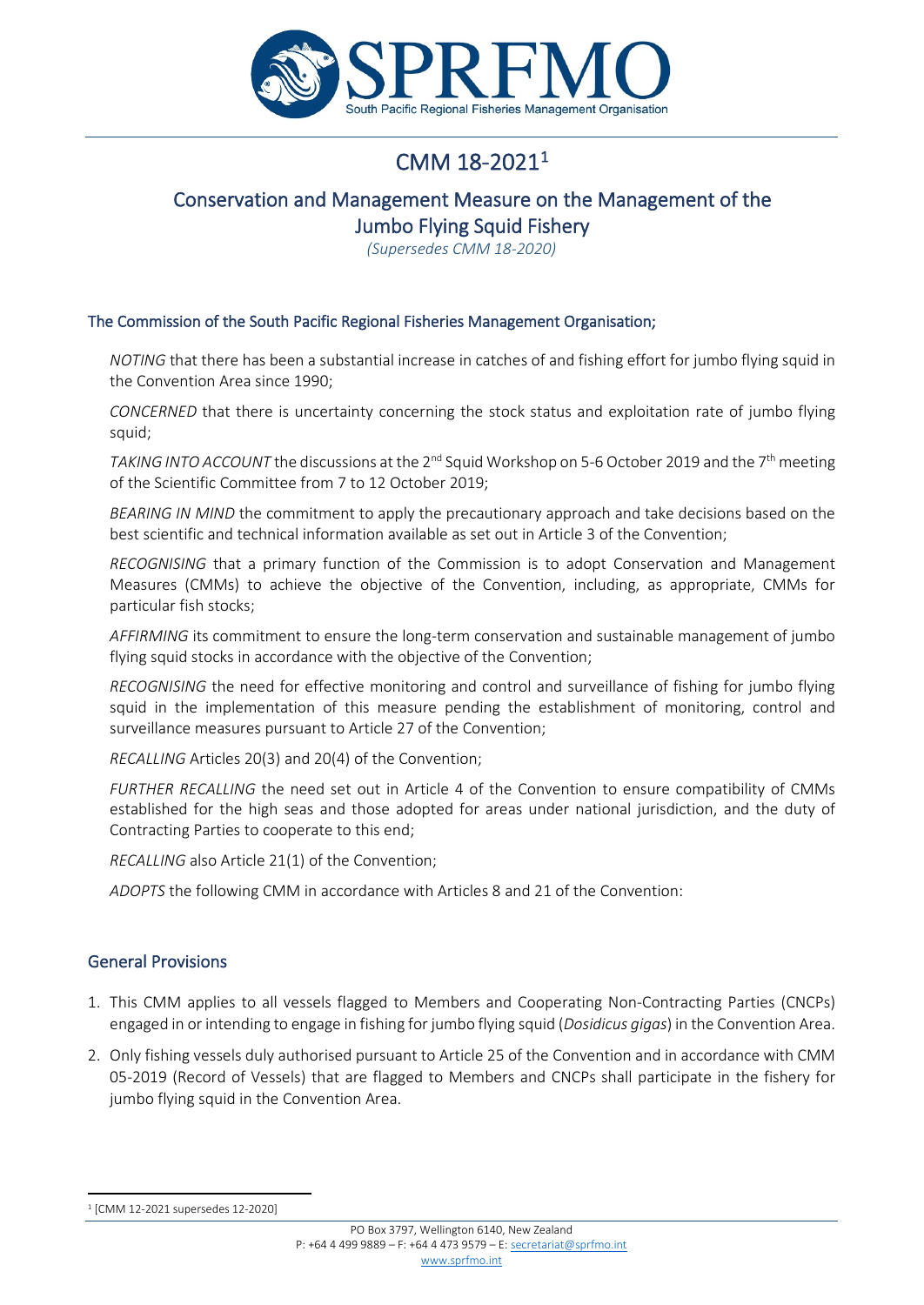

# Data Collection and Reporting

- 3. Each Member and CNCP participating in the jumbo flying squid fishery shall collect, verify, and provide all required data to the Executive Secretary, in accordance with CMM 02-2020 (Data Standards) and using the templates prepared by the Secretariat and available on the SPRFMO website, including an annual catch report detailing catches on a monthly basis. The template for the reporting of catch and effort data shall be developed by the Secretariat and submitted to the Scientific Committee and the Commission for consideration at the annual meeting in 2021.
- 4. The Executive Secretary shall verify the annual catch reports submitted by Members and CNCPs against the submitted data. The Executive Secretary shall inform Members and CNCPs of the outcome of the verification exercise and any possible discrepancies encountered.

# Monitoring and Control

- 5. Members and CNCPs participating in the jumbo flying squid fisheries shall implement a vessel monitoring system (VMS) in accordance with CMM 06-2020 (VMS) and other relevant CMMs adopted by the Commission.
- 6. Each Member and CNCP participating in the jumbo flying squid fishery shall provide the Executive Secretary a list of vessels<sup>[2](#page-2-0)</sup> they have authorised to fish in the fishery in accordance with Article 25 of the Convention and CMM 05-2019 (Record of Vessels) and other relevant CMMs adopted by the Commission. They shall also notify the Executive Secretary of the vessels that have actively fished or engaged in transhipment in the Convention Area within 30 days of the end of each year. The Executive Secretary shall maintain lists of the vessels so notified and will make them available on the SPRFMO website.
- 7. The Executive Secretary shall report annually to the Commission on the list of vessels having actively fished or been engaged in transhipment in the Convention Area during the previous year using data provided under CMM 02-2020 (Data Standards).

## Scientific Committee Reports

- 8. Members and CNCPs shall provide their annual reports, in accordance with the existing guidelines for such reports, in advance of the 2021 Scientific Committee meeting. Members and CNCPs shall also provide observer data for the 2021 fishing season to the Scientific Committee to the maximum extent possible. The reports shall be submitted to the Executive Secretary at least one month before the 2021 Scientific Committee meeting in order to ensure that the Scientific Committee has an adequate opportunity to consider the reports in its deliberations. Members and CNCPs should notify the Executive Secretary in the event they will not be submitting an annual report together with the reasons for not doing so.
- 9. The information collected under paragraphs 3 and 8, and any stock assessments and research in respect of the jumbo flying squid fishery shall be submitted for review to the Scientific Committee. The Scientific Committee will conduct the necessary analysis and assessment, in accordance with its SC Multi-annual workplan agreed by the Commission, in order to provide advice on stock status.

<span id="page-2-0"></span><sup>&</sup>lt;sup>2</sup>Fishing vessels as defined in Article  $1(1)(h)$  of the Convention.